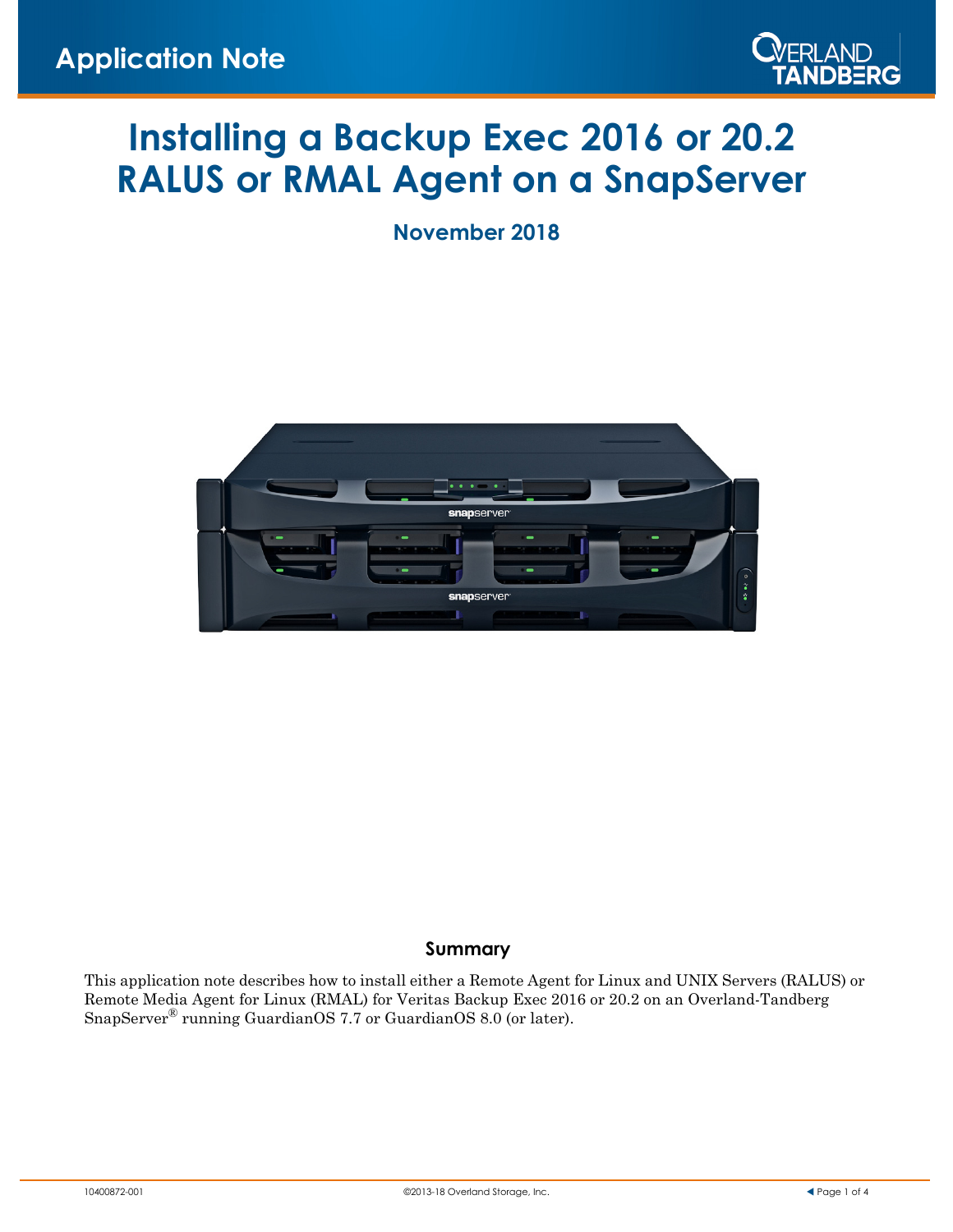# **Required Information, Tools, and Files**

Before performing the backup agent installation procedure for a SnapServer, the following information, tools, and files are required.

### **Backup and Media Server IP Addresses**

Most backup agents must know the IP addresses of the backup and media servers that will be used with the SnapServer. From the Maintenance > Tools > Host File Editor page in the Web Management Interface, provide a host-name to IP address mapping that persists across system reboots.

### **Linux Client**

When you configure a backup server to see the agent running on the server, assume that the server is a Linux client.

### **Secure Shell (SSH) Client**

To remotely install any backup solution on the server, you must have an SSH client installed on a remote workstation. The SSH implementation requires SSH v2. If you do not already have an SSH client application installed, you can download one from the Internet. The commands to install your backup agent are case-sensitive and must be entered exactly.

### **Backup and Restore Path Location**

Backup servers often request the path for backup and restore operations on the backup agent. Specify the path relative to share mount points on the server as /*shares/sharename* (where *sharename* is the name of the share to be backed up). For example, if you accepted the default SnapServer configuration, the path is */shares/SHARE1.*

### **Password Expiration Policies**

If the backup application uses a specific local server user account to perform backups, ensure that the user is exempt from password expiration policies (if any are enabled). See the SnapServer Online Help for procedures to set password policy for local users.

### **Linux Agent Installers**

Veritas provides Linux agents for Backup Exec 2016 and 20.2. GuardianOS has different levels of support in different major OS versions:

- **•** GuardianOS 8.0 and later natively support the agents via the standard Linux agent installation procedure.
- **•** GuardianOS 7.7 supports these agents as an upgrade to the Backup Exec 2012 agent installed via a GSU provided by Overland Storage.

NOTE: If you are running a version of Backup Exec agent earlier than 2012, you must first download and install the Backup Exec 2012 agent before upgrading to either 2016 or 20.2.

Obtain the appropriate Linux agent installer from Veritas and place it on a share on the server.

# **Preinstallation SnapServer Tasks**

NOTE: You can get additional technical support at <http://support.overlandstorage.com>or by contacting Overland-Tandberg using the information found on the [Contact Us](http://www.overlandstorage.com/company/contact-us/index.aspx) page on our website.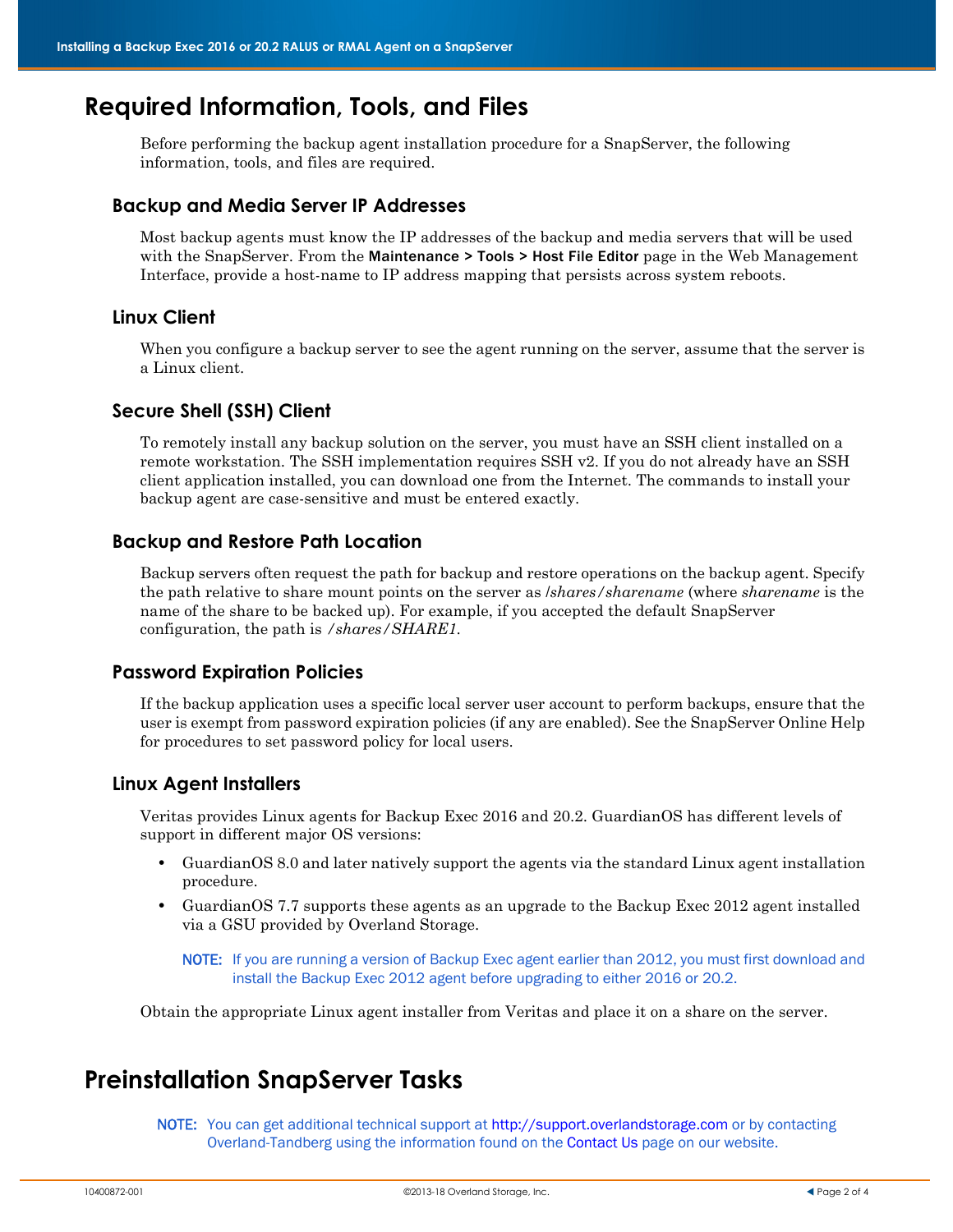Perform the following tasks prior to installing any solution:

- **1.** In the Web Management Interface, navigate to the Maintenance > Host File Editor page and click **Add**.
- **2.** Enter the **IP address** of the backup or media server and enter one or both of the following names (as required by your backup environment):
	- **• Host name (long form)** Enter the fully qualified address for the backup server using a *myserver.mydomain.com* format.
	- **• Host name (short form)** Enter an abbreviated address for the backup server using a *myserver* format.
- **3.** Click **OK**. The entry appears on the Host File Editor page.
- **4.** Repeat Steps 2–3 for **each** backup and media server with which the agent installed on the SnapServer needs to communicate.
- **5.** Navigate to the Server > SSH page, verify that the Enable SSH box is checked, and click OK. SSH is immediately available.

# **Backup Exec Agent and Media Server Installation**

Before installing the agent, determine whether you need to install the RALUS or RMAL version:

- **•** RALUS is a standard remote agent where your backup devices (backup-to-disk or -tape) are connected to an existing Backup Exec Media Server. It provides the ability to back up a SnapServer to another machine.
- **•** RMAL includes the RALUS remote agent and also allows the SnapServer to operate as a Backup Exec Media Server to back up the SnapServer or any other Backup Exec agent to a tape drive or tape library connected directly to the server.
- NOTE: You don't need to install both agents, just whichever one matches your backup storage device requirements.

### **Install Backup Exe Agent**

- NOTE: To install Backup Exec 2016 or 20.2 on GuardianOS 7.7, you must be running the Backup Exec 2012 agent. If it is not yet installed, install it first.
- **1.** Ensure the Backup Exec Linux agent TAR file is placed on a SnapServer share (for example, SHARE1).
- **2.** Launch a standard **Linux shell** to install the agent:
	- **a.** Connect over SSH to the **server** selected for agent installation.
	- **b.** Log in as **admin** (using the Admin password) to enter the CLI shell.
- **3.** Create a **beoper** group:
	- **a.** In the CLI shell, enter the following command to create a beoper group: **group create group-name=beoper**
	- **b.** Add the **root user** to the beoper group by entering the following command: **group member add group-name=beoper user-name=root**
	- **c.** Repeat Steps a–b for any other backup operator **users** you want to add to the beoper group.
- **4.** Type **osshe11** and press Enter.